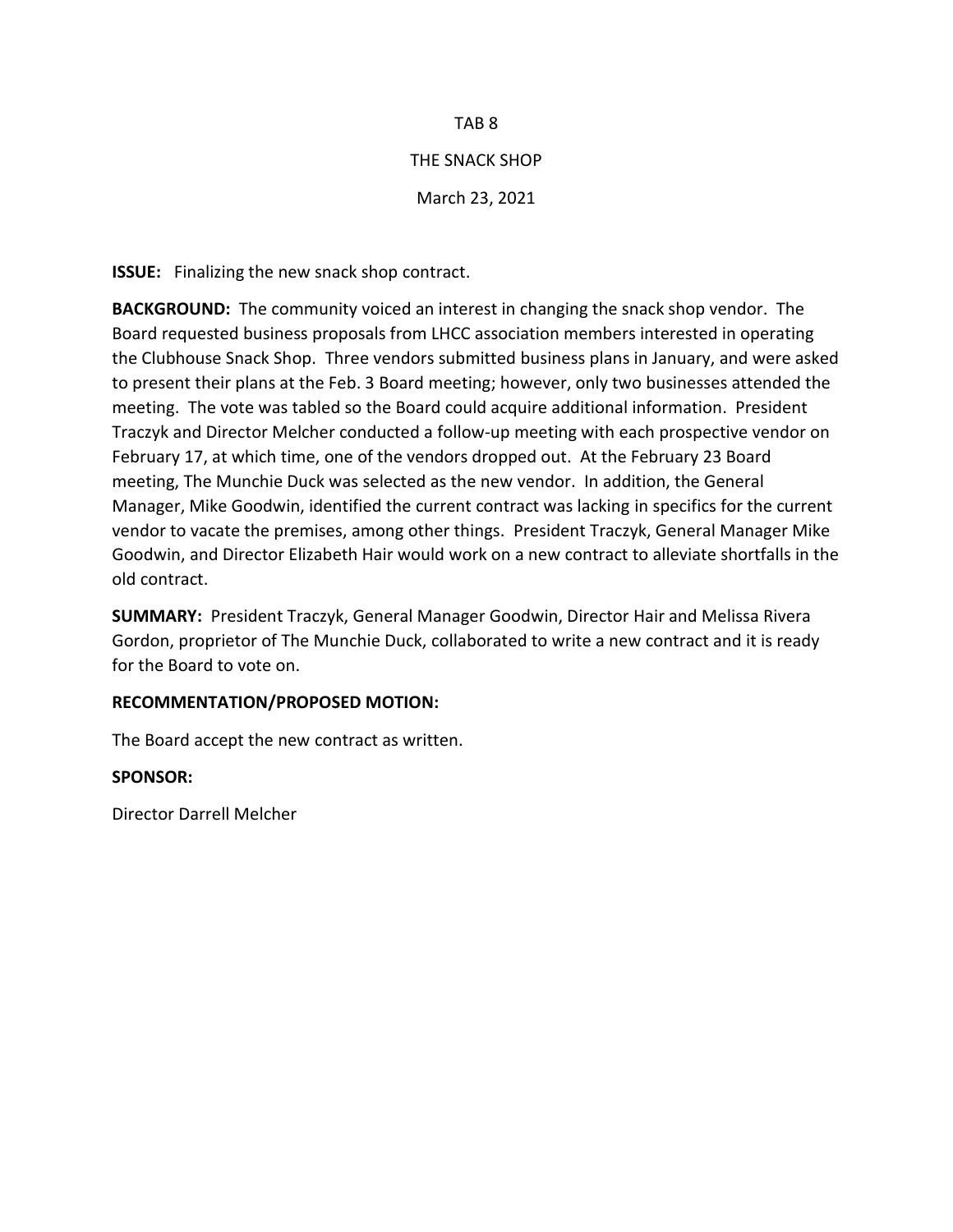#### 2021 LAKE HOLIDAY COUNTRY CLUB SNACK SHOP CONTRACT

I. This contract entered into by Melissa Rivera, proprietor of The Munchie Duck, LLC (the Vendor), and Lake Holiday Country Club, Inc. (the Association), establishes the relationship between the two parties as it pertains to the provision of a snack shop and its operations within the clubhouse owned by Lake Holiday Country Club, Inc.

This contract is entered into on the day of day of the state of the state of the state of the state of the state of the state of the state of the state of the state of the state of the state of the state of the state of th

### II. PARTICULARS:

A. The Association owns certain real property in Lake Holiday, Cross Junction, Virginia, identified as the common area land parcel that includes the clubhouse, marina, picnic area, beach, and parking lot.

B. Melissa Rivera is the Owner of and primary contact for The Munchie Duck, LLC.

C. The General Manager shall be the primary contact for the Association.

D. The Vendor shall provide the members of the Association with a snack shop located within the premises of the clubhouse, on the bottom floor kitchen/game room area.

III. BOTH PARTIES AGREE TO THE FOLLOWING CONDITIONS as evidenced by the signatures of the parties hereto:

A. RELATIONSHIP: The Vendor shall operate solely as an independently owned business with no employee relationship to the Association. As such, the Association is not required to provide benefits, insurance, etc., to the Vendor or its employees.

B. PERIOD OF PERFORMANCE: Performance begins on the date listed above and continues for a period of one (1) year, but not to exceed three (3) years, with the Vendor having first right of refusal each year. After the three-year period, the Association and Vendor may sign a new contract. If both parties are in agreement, this contract may be altered at any time. All amendments / modifications shall be valid only if in writing and signed by both parties.

C. DESCRIPTION OF PRODUCTS AND SERVICES PROVIDED BY THE VENDOR: At a minimum, the following products shall be made available: groceries, snacks, beverages, salads, sandwiches, ice cream and fishing supplies. The Vendor may supply an ice machine for the sale of bagged ice and a soda vending machine. All products made available at the snack shop will be at the discretion of the Vendor. Additional services may be provided by the Vendor with permission provided by the General Manager. Examples of additional services may be: café tables, etc., located within the near perimeter of the snack shop; activities for the families of the Association members; sales at a table and tent during special occasions outside of Activities Committee events.

D. HOURS OF OPERATION: At a minimum, the snack shop shall operate on Fridays, Saturdays, Sundays, and holidays between Memorial Day and Labor Day (also known as the summer season), unless deemed otherwise by mutual agreement of both parties. The hours will be flexible and determined by the observed and requested needs of the members of the Association but will be within the range of at least 8:00 a.m. to 10:00 p.m. The Vendor may choose to operate additional hours and/or days at their own discretion.

E. PAYMENT: The Vendor shall pay \$200.00 per month to the Association for the rented space, which will be due on the first of each month except during build up for opening of snack shop for a period of 60 days. Therefore, rent will start 1 June 2021. Payment shall be made payable to Lake Holiday Country Club, Inc. and paid to the Lake Holiday County Club Office or General Manager.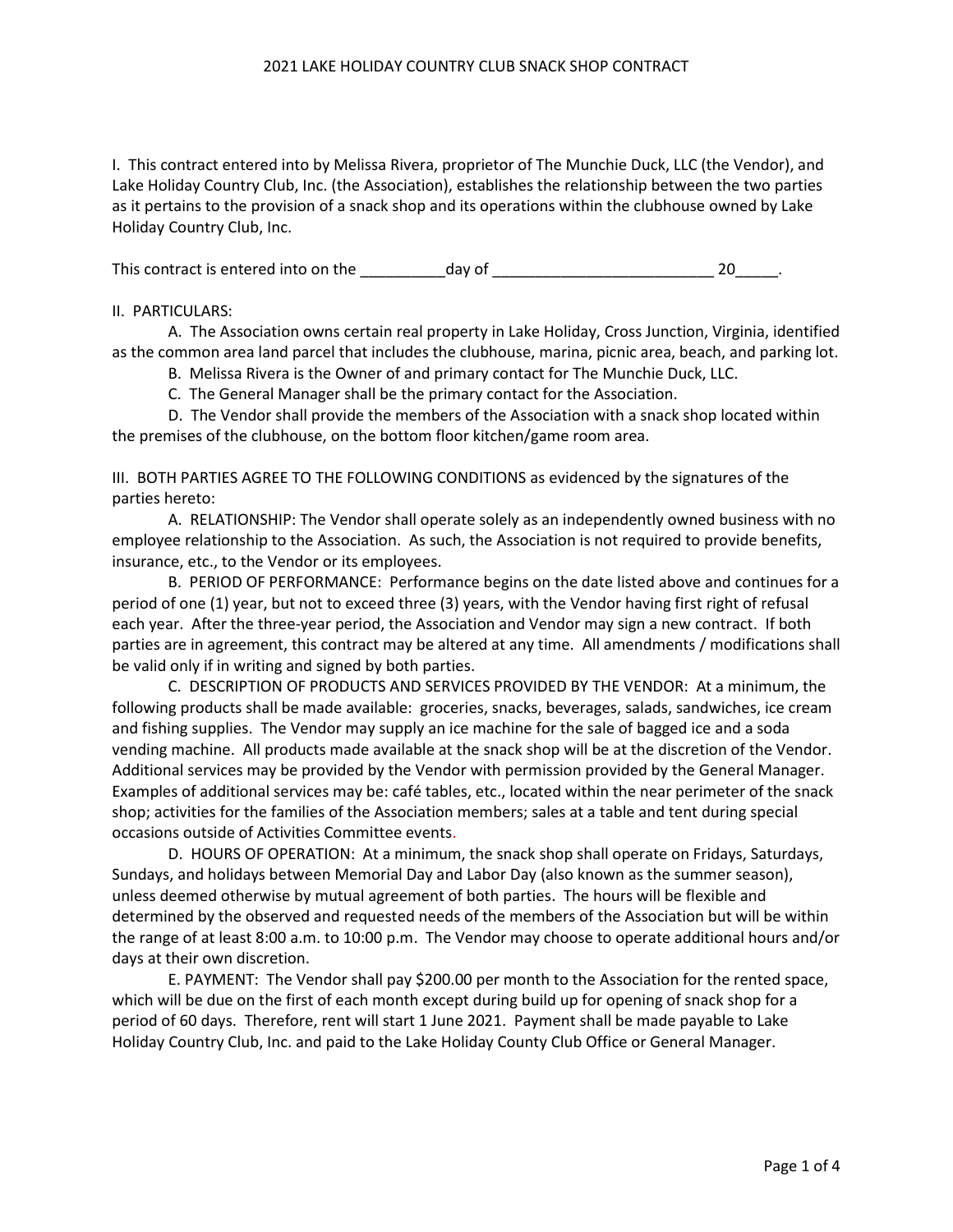### 2021 LAKE HOLIDAY COUNTRY CLUB SNACK SHOP CONTRACT

F. RESPONSIBILITIES OF THE VENDOR:

1. The Vendor shall own and operate a snack shop at Lake Holiday and manage and supervise the day-to-day responsibilities of the operation and its employees.

2. The Vendor shall obtain all permits/licenses required for snack shop operations. All permits and licenses will be obtained at no cost to the Association. Permits and licenses shall be posted on-site.

3. The Vendor shall comply with all federal, state, and county laws and ordinances in the operation or the snack shop.

4. The Vendor shall maintain appropriate standards of cleanliness in accordance with federal, state, and county requirements. The Vendor will maintain a quality appearance in conformity with the members' expectations at Association facilities.

5. The Vendor shall be responsible for all state and federal employment taxes and worker's compensation for any snack shop employees.

6. The Vendor shall comply with all rules and regulations (to include conduct) of the Association and shall be responsible of payment of all fines related to breaking these rules by the Vendor and its employees in relation to operation of the snack shop.

7. The Vendor shall perform all necessary plumbing, electrical, and ventilation requirements at their own expense and at no cost to the Association. The Association Board, through the General Manager, shall approve all modifications to the snack shop.

8. The Vendor understands that all items will be sold within the snack shop area except on the days that the Snack Shop is listed as a vendor for Lake Holiday events. However, the Vendor may provide delivery service to members.

9. The Vendor understands that other Association activities and private member events may be conducted at the clubhouse and surrounding facilities during the snack shop's hours of operation and the Vendor agrees to make all efforts to not unreasonably interfere with those events.

10. The Vendor agrees not to use the Association's name or trademarks as an indication the Association is a sponsor in connection with publication, advertising, marketing, or in any other manner without the prior approval of the Association.

IV. INSURANCE: The Vendor agrees to maintain all necessary insurance against all claims for bodily injury or death of any person or persons, whether or not employed by the Vendor, which may arise from any activity associated with the snack shop. The required insurance will be a public liability/property damage policy with minimum comprehensive coverage of \$1,000,000. The Association must be named in said policy as an additional insured. The Vendor will submit a Certificate of Insurance to the Association no less than 10 days prior to the beginning of operations. No changes to this insurance policy, in relation to operation of the snack shop, may occur without 30 days prior written notice provided to the Association. The Vendor shall be responsible for payment of any additional rider required on the Association's policy.

V. INDEMNITY: The Vendor shall hold the Association harmless from any and all claims for bodily injury, sickness, disease, or death, and any property loss or damage that may arise from activities associated with the snack shop construction, maintenance, operations and acts of nature, caused in whole or in part by an act or omission of the Vendor, its agents, subcontractors, or employees, including any and all expenses, legal or otherwise, incurred by the Association in the defense of any claim or suit arising out of this contract. The Vendor is not responsible for any existing issues or property damages associated with the snack shop.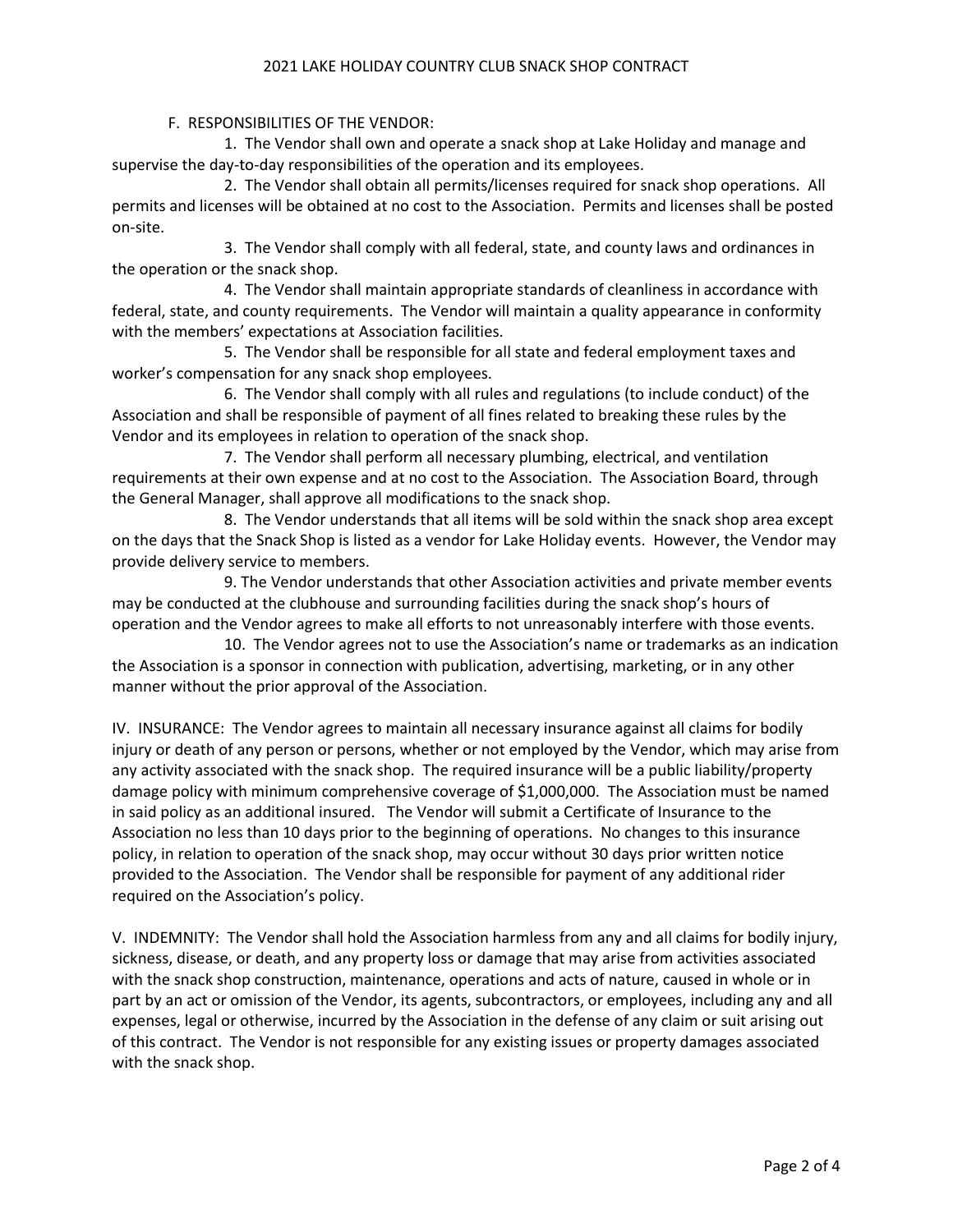VI. DAMAGES: The Vendor assumes full responsibility for the acts of its employees using Association facilities and agrees to reimburse the Association for any and all damages to the facilities, equipment, and fines for violation of Association's rules and regulations.

VII. RESPONSIBILITIES OF THE ASSOCIATION:

- A. The Association shall provide the rented space for a fee of \$200.00 per month.
- B. The Association shall provide electricity, water, and sewer service at no cost to the Vendor.

VIII. LOSS OF PROPERTY: The Association shall accept no responsibility for theft or other loss of money, valuables, and/or personal effects of the Vendor or their employees. The Association shall accept no responsibility for the loss or damage to the property, fixtures and/or equipment owned by the Vendor.

### VIIII. TERMINATION:

A. If the Association identifies a deficiency at any point within the timeline of this contract, the Vendor may be provided a 30-day opportunity to remedy the deficiency. If the Vendor fails to do so within the 30 days, the Association has the right to terminate the contract without consent of the Vendor. If the Vendor is unable to remedy within the 30 days and identifies so to the General Manager, the Board (through the General Manager) may provide relief at the Board's discretion. However, the Association may terminate this contract, in whole or in part, with or without showing cause upon providing a 30-day written notice to the Vendor.

B. The Vendor may terminate this contract without cause upon providing a written 30-day notice to the Association during the summer season; a two-week written notice otherwise. The Vendor will be required to provide service during the termination notice timeframe.

C. The Association, at its own discretion, may immediately terminate this contract at any time if the Vendor engages in illegal conduct or acts. If the Vendor's employee engages in an illegal conduct or act, the Vendor will immediately terminate the said employee.

D. Upon completion of termination notice timeframe, the Vendor will have 2 weeks to remove, in their entirety, all trade fixtures, equipment, supplies, and products owned by the Vendor.

X. REMEDIES: If either party fails in the performance of their obligations under this contract, the aggrieved party shall have the right to pursue remedies available to that party, including rescission of the contract, an action for damages resulting from breach or specific performance. The prevailing party shall have the right to recover their costs and reasonable attorney's fees that result from the proceedings. However, neither party shall be entitled to pursue any claim or remedy under this contract unless they have given notice of the claimed breach to the other party and allowed thirty (30) days to remedy such breach.

XI. MUTUALITY: This contract was drafted with the cooperation of both parties and both parties are aware that they may consult with counsel regarding the terms of this contract. Neither party shall be entitled to claim the benefit of any ambiguity resulting from the drafting herein.

XII. PARTIAL INVALIDITY; SEVERABILITY: This contract shall not be invalid as a whole because any of its provisions are, or hereafter are, declared illegal.